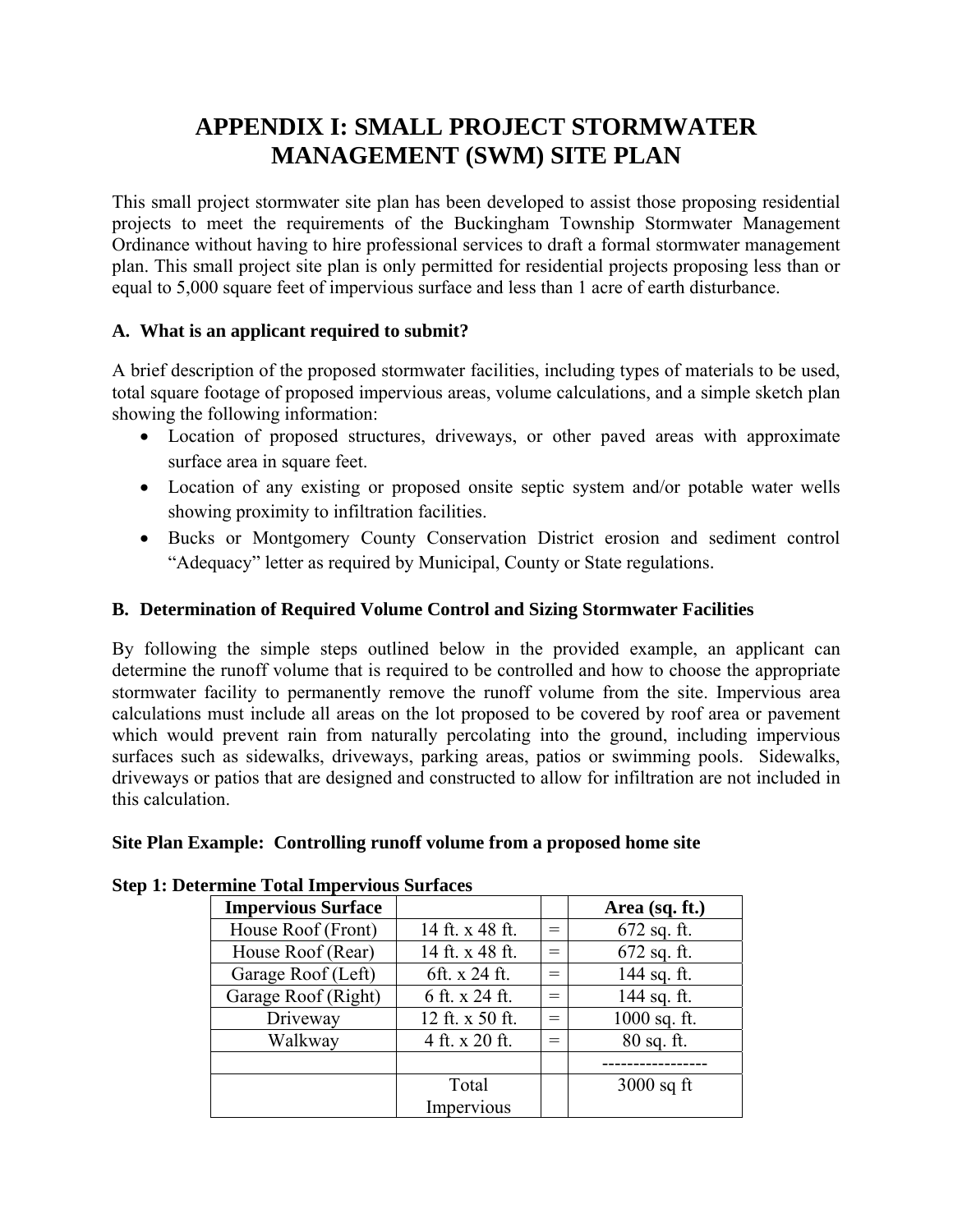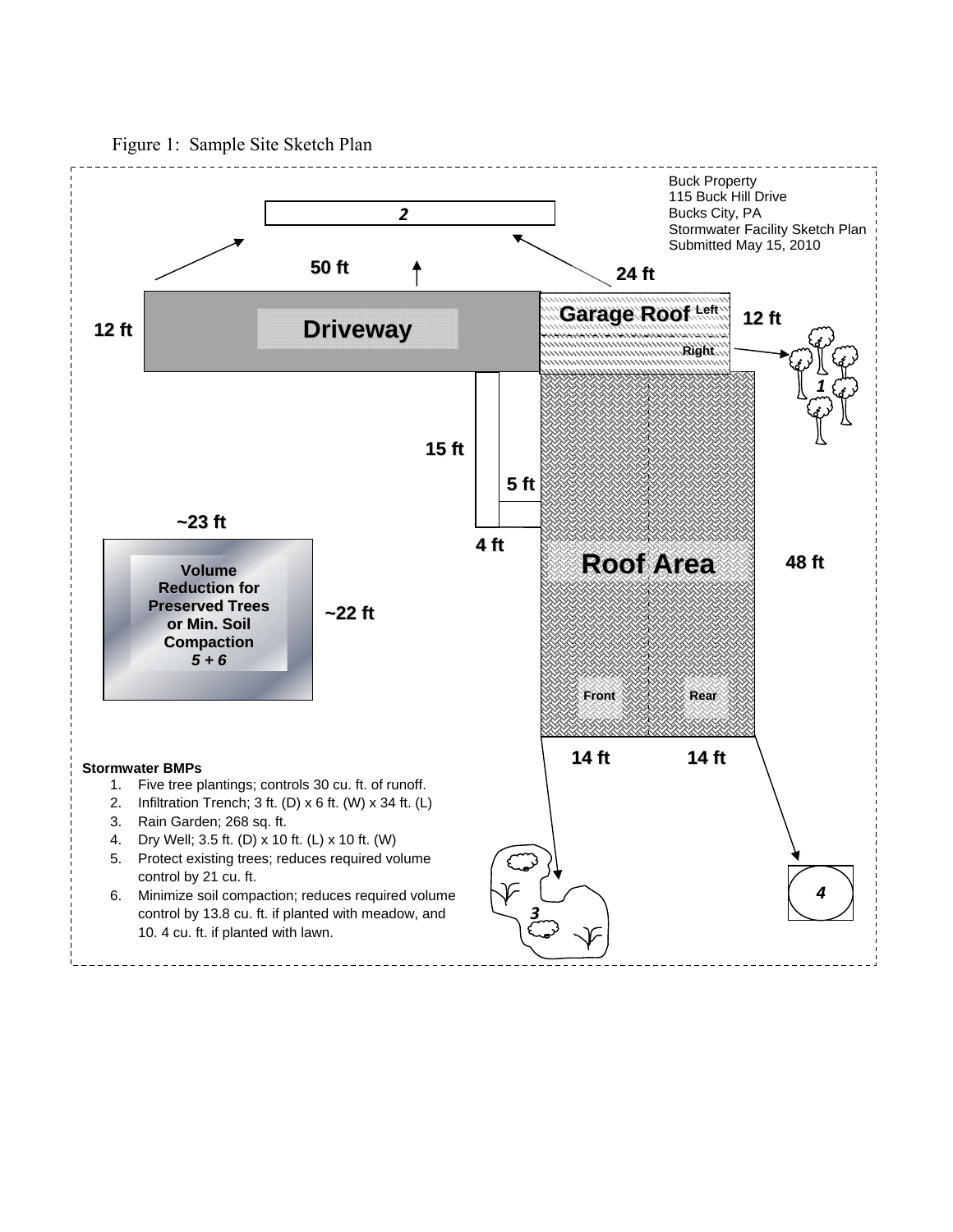# **Step 2: Determine Required Volume Control (cubic feet) using the following equation:**

Capture Volume (cu. ft.) = (Total impervious area in square feet x 20 cu.ft./100 Sq.Ft)

 $(3,000 \text{ sq. ft. x } 20 \text{ cu. ft.}/100 \text{ sq. ft.}) = 600 \text{ cu. ft.}$ 

## **Step 3: Determining required BMP type per Ordinance Section 303.B**

- 1. At least 20% of Capture Volume to infiltration: 600 cu.ft x  $0.20 = 120$  cu.ft.
- 2. At least 40% of Capture Volume to be reused, evapotranspired, or infiltrated: 600 cu.ft x  $0.40 = 240$  cu.ft.
- 3. Remaining 40% of Capture Volume to be slowly released or infiltrated: 600 cu.ft x  $0.40 = 240$  cu.ft.

## **Step 4: Sizing the Selected Volume Control BMP**

Several Best Management Practices (BMPs), as described below, are suitable for small stormwater management projects. However, their application depends on the volume required to be controlled, how much land is available, and the site constraints. Proposed residential development activities can apply both non-structural and structural BMPs to control the volume of runoff from the site. A number of different volume control BMPs are described below. Note that Figure 1 is an example of how these BMPs can be utilized in conjunction to control the total required volume on one site.

## **Structural BMPs**

## **1. Infiltration Trench**

An Infiltration Trench is a linear stormwater BMP consisting of a continuously perforated pipe at a minimum slope in a stone-filled trench. During small storm events, infiltration trenches can significantly reduce volume and serve in the removal of fine sediments and pollutants. Runoff is stored between the stones and infiltrates through the bottom of the facility and into the soil matrix. Runoff should be pretreated using vegetative buffer strips or swales to limit the amount of coarse sediment entering the trench which can clog and render the trench ineffective. In all cases, an infiltration trench should be designed with a positive overflow.

- Although the width and depth can vary, it is recommended that Infiltration Trenches be limited in depth to not more than six (6) feet of stone.
- Trench is wrapped in nonwoven geotextile (top, sides, and bottom).
- Trench needs to be placed on uncompacted soils.
- Slope of the Trench bottom should be level or with a slope no greater than 1%.
- A minimum of 6" of topsoil is placed over trench and vegetated.
- The discharge or overflow from the Infiltration Trench should be properly designed for anticipated flows.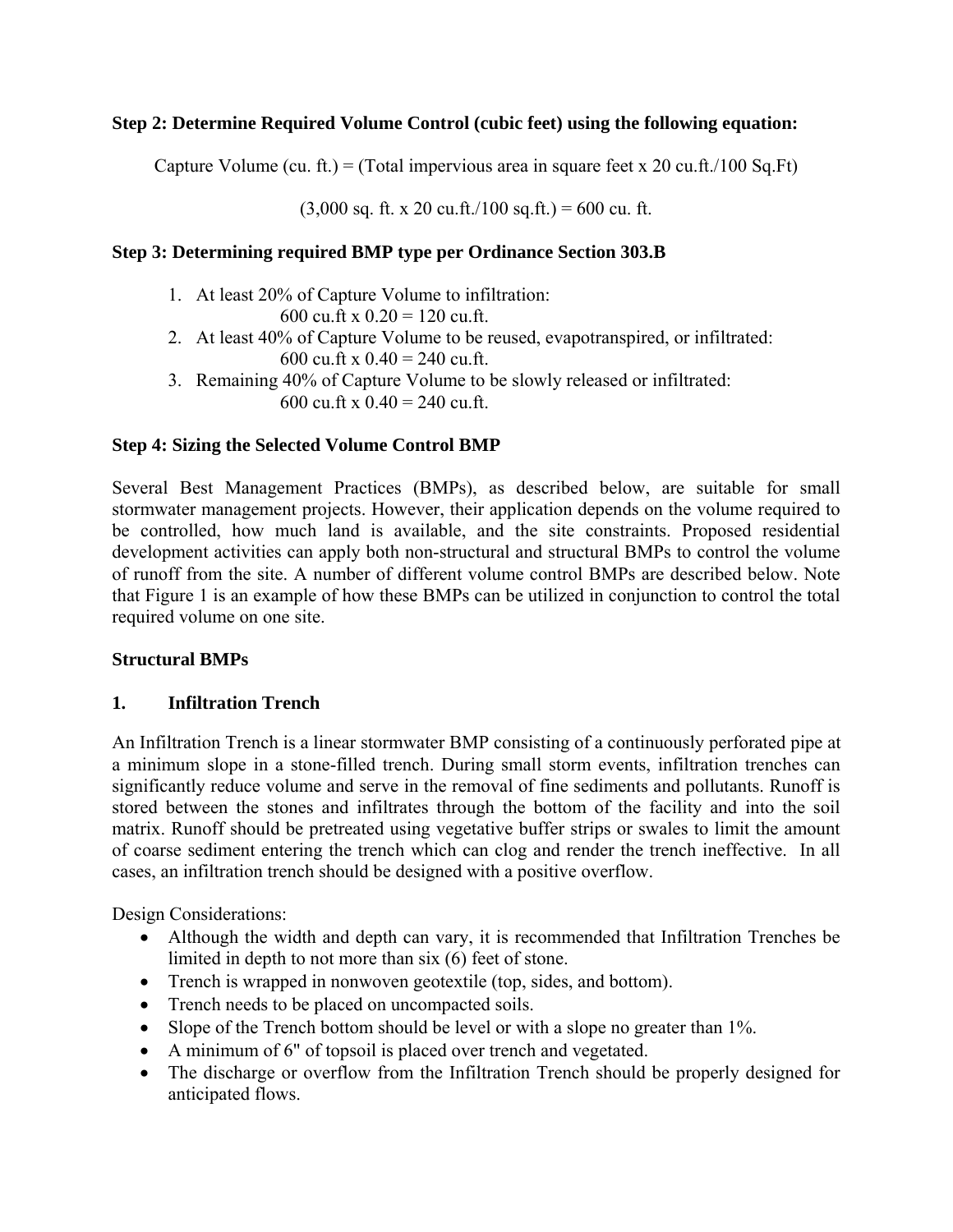- Cleanouts or inlets should be installed at both ends of the Infiltration Trench and at appropriate intervals to allow access to the perforated pipe.
- Volume of facility  $=$  Depth x Width x Length x Void Space of the gravel bed (assume  $40\%$ ).

Maintenance:

- Catch basins and inlets should be inspected and cleaned at least two times a year.
- The vegetation along the surface of the infiltration trench should be maintained in good condition and any bare spots should be re-vegetated as soon as possible.
- Vehicles should not be parked or driven on the trench and care should be taken to avoid soil compaction by lawn mowers.



#### Figure 3: Infiltration Trench Diagram

Source: PA BMP Guidance Manual, Chapter 6, page 42.



## Figure 4: Example of Infiltration Trench Installation

Source: PA BMP Guidance Manual, Chapter 6, Page 46.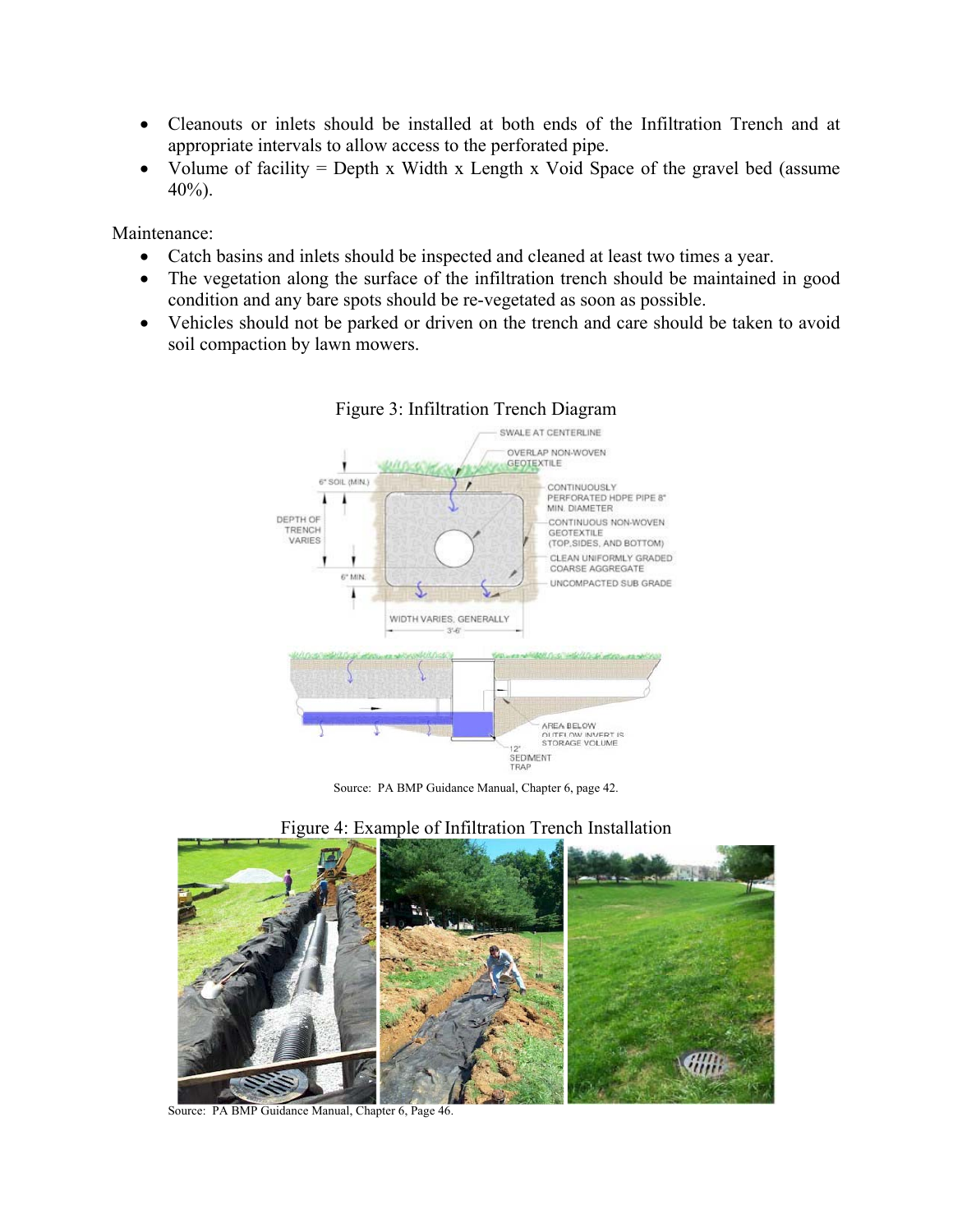# **Sizing Example for Infiltration Trench**

1. Determine Total Impervious Surface to drain to Infiltration Trench:

| Garage Roof (Left) | 6 ft. x 24 ft.  | $=$ | 144 sq ft    |
|--------------------|-----------------|-----|--------------|
| Driveway           | 12 ft. x 50 ft. | $=$ | $1000$ sq ft |
| Walkwav            | 4 ft. x 20 ft.  | $=$ | 80 sq ft     |

2. Determine the required infiltration volume:

 $(1224 \text{ sq. ft.}/100 \text{ sq. ft. x } 20 \text{ cu. ft}) = 245 \text{ cu. ft.} / 0.4* = 612 \text{ cu. ft.}$ (\*0.4 assumes 40% void ratio in gravel bed)

3. Sizing the infiltration trench facility:

Volume of Facility = Depth x Width x Length

Set Depth to 3 feet and determine required surface area of trench.

612 cu. ft / 3 ft = 204 sq ft.

The width of the trench should be greater than 2 times its depth (2 x D), therefore in this example the trench width of 6 feet selected.

Determine trench length:  $L = 204$  sq. ft. / 6 ft. = 34 ft.

*Final infiltration trench dimensions: 3 ft. (D) x 6 ft. (W) x 34 ft. (L)* 

## **2. Rain Garden**

A Rain Garden is a planted shallow depression designed to catch and filter rainfall runoff. The garden captures rain from a downspout or a paved surface. The water sinks into the ground, aided by deep rooted plants that like both wet and dry conditions. The ideal location for a rain garden is between the source of runoff (roofs and driveways) and the runoff destination (drains, stream, low spots, etc).

- A maximum of 3:1 side slope is recommended.
- The depth of a rain garden can range from 6 8 inches. Ponded water should not exceed 6 inches.
- The rain garden should drain within 72 hours.
- The garden should be at least 10-20 feet from a building's foundation and 25 feet from septic system drainfields and wellheads.
- If the site has clay soils, soil should be amended with compost or organic material.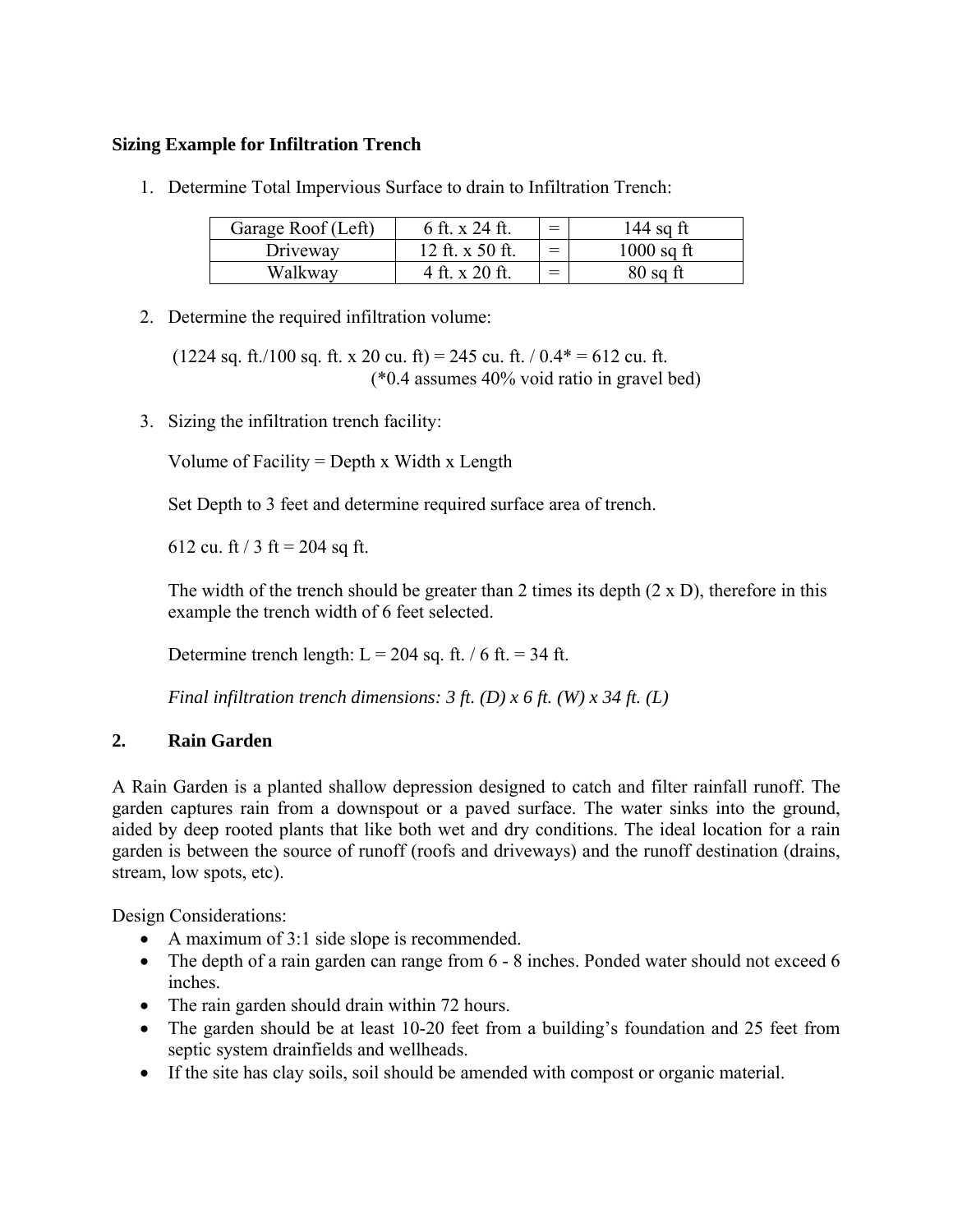- Choose native plants. See http://pa.audubon.org/habitat/PDFs/RGBrochure\_complete.pdf for a native plant list. To find native plant sources go to www.pawildflower.org.
- At the rain garden location, the water table should be at least 2' below the soil level. If water stands in an area for more than one day after a heavy rain you can assume it has a higher water table and is not a good choice for a rain garden.

Maintenance:

- Water plants regularly until they become established.
- Inspect twice a year for sediment buildup, erosion and vegetative conditions.
- Mulch with hardwood when erosion is evident and replenish annually.
- Prune and remove dead vegetation in the spring season.
- Weed as you would any garden.
- Move plants around if some plants would grow better in the drier or wetter parts of the garden.



Figure 5: Rain Garden Diagram

Source: PA BMP Guidance Manual, Chapter 6 Page 50

## **Sizing Example for Rain Garden**

- 1. Pick a site for the rain garden between the source of runoff and between a low lying area, a.k.a., a drainage area.
- 2. Perform an infiltration test to determine the depth of the rain garden:
	- $\bullet$  Dig a hole 8" x 8"
	- Fill with water and put a popsicle stick at the top of the water level.
	- Measure how far it drains down after a few hours (ideally 4).
	- Calculate the depth of water that will drain out over 24 hours.
- 3. Determine total volume of water to drain to rain garden:

| $-70$<br>House Roof (Front)<br>x 48 ft.<br>$\blacksquare$ |  |
|-----------------------------------------------------------|--|
|-----------------------------------------------------------|--|

Volume =  $(672 \text{ sq. ft.}/100 \text{ sq. ft. x } 20 \text{ cu. ft}) = 134.4 \text{ cu. ft}$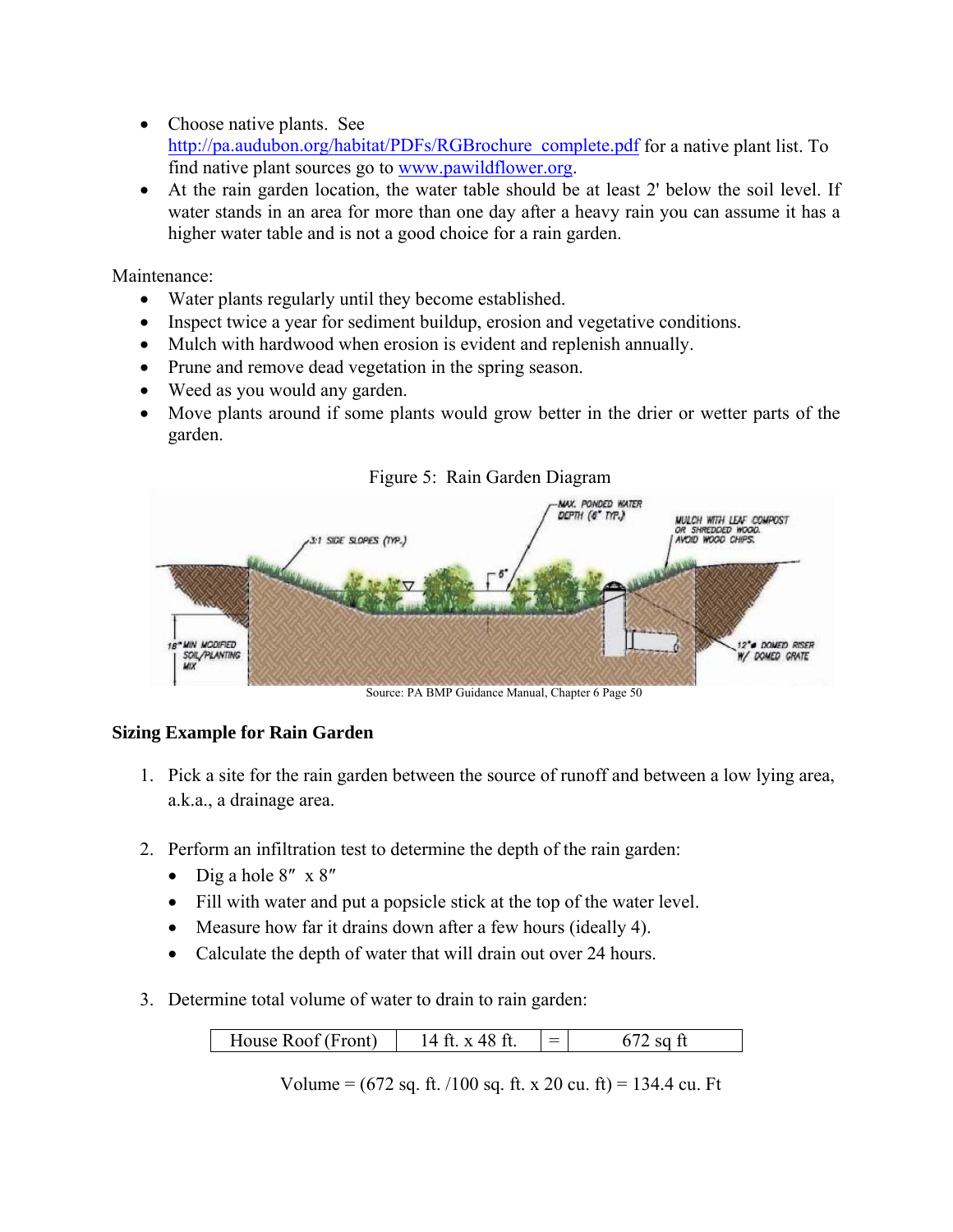4. Sizing the rain garden:

For this example the infiltration test determined 6″ of water drained out of a hole in 24 hours. The depth of the rain garden should be set to the results of the infiltration test so that the rain garden completely drains in 24 hours. In this case, 6″ is used for the depth of the rain garden.

Volume of Facility = Depth x Rain Garden Surface Area

Set Depth to 6" (0.5ft) and determine required surface area of rain garden.

134 cu. ft / 0.5 ft = 268 sq ft.

*The rain garden should be about 270 sq. ft. in size and 6*″ *deep.* 

#### **3. Dry Well (a.k.a., Seepage Pit)**

A Dry Well, sometimes called a Seepage Pit, is a subsurface storage facility that temporarily stores and infiltrates stormwater runoff from the roofs of structures. By capturing runoff at the source, Dry Wells can dramatically reduce the increased volume of stormwater generated by the roofs of structures. Roof leaders connect directly into the Dry Well, which may be either an excavated pit filled with uniformly graded aggregate wrapped in geotextile, or a prefabricated storage chamber or pipe segment. Dry Wells discharge the stored runoff via infiltration into the surrounding soils. In the event that the Dry Well is overwhelmed in an intense storm event, an overflow mechanism (surcharge pipe, connection to a larger infiltration are, etc.) will ensure that additional runoff is safely conveyed downstream.

Design Considerations:

- Dry Wells typically consist of 18 to 48 inches of clean washed, uniformly graded aggregate with 40% void capacity (AASHTO No. 3, or similar). "Clean" gravel fill should average one and one-half to three  $(1.5 - 3.0)$  inches in diameter.
- Dry Wells are not recommended when their installation would create a significant risk for basement seepage or flooding. In general, 10 - 20 feet of separation is recommended between Dry Wells and building foundations.
- The facility may be either a structural prefabricated chamber or an excavated pit filled with aggregate.
- Depth of dry wells in excess of three-and-a-half (3.5) feet should be avoided unless warranted by soil conditions.
- Stormwater dry wells must never be combined with existing, rehabilitated, or new septic system seepage pits. Discharge of sewage to stormwater dry wells is strictly prohibited.

Maintenance<sup>.</sup>

- Dry wells should be inspected at least four (4) times annually as well as after large storm events.
- Remove sediment, debris/trash, and any other waste material from a dry well.
- Regularly clean out gutters and ensure proper connections to the dry well.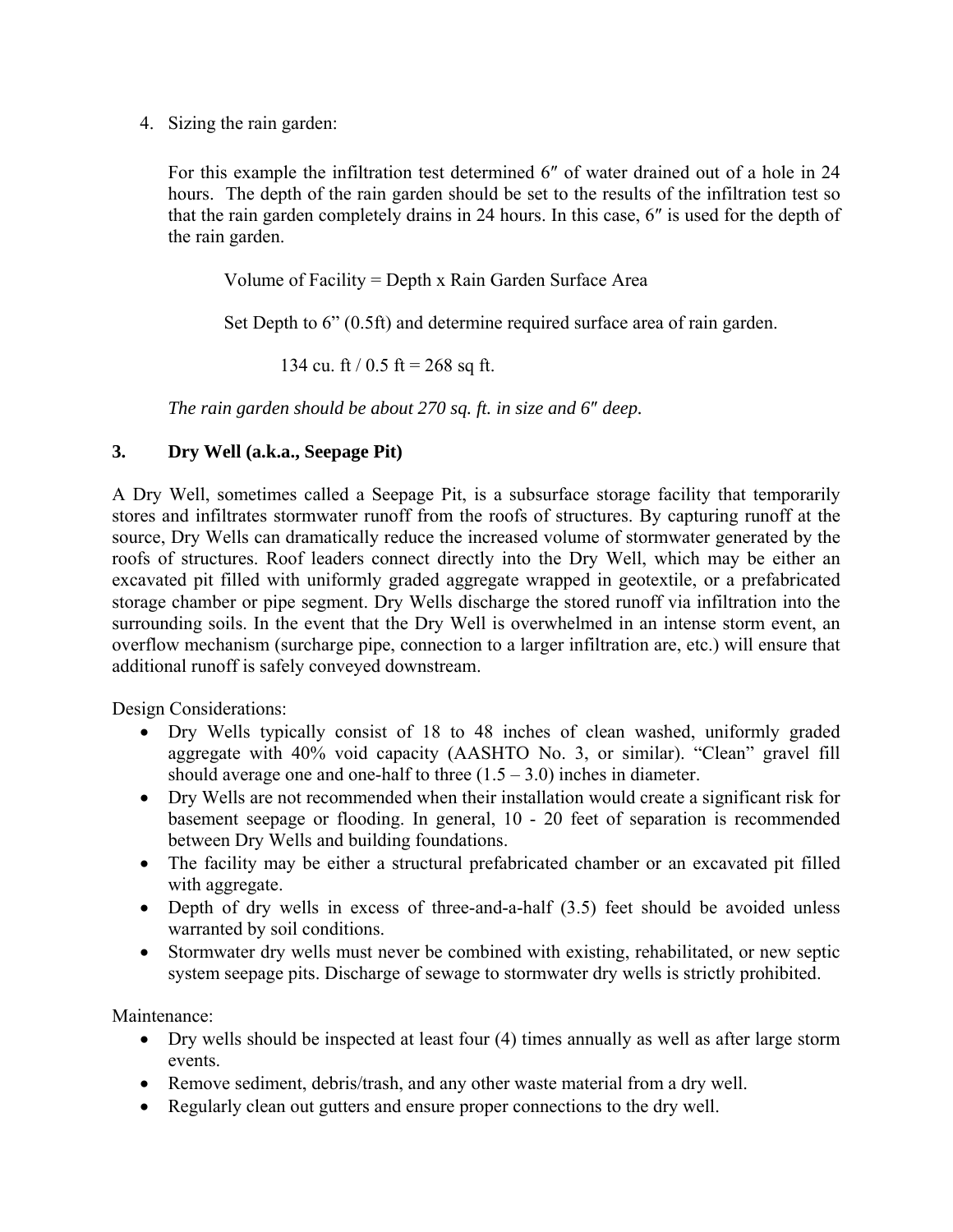Replace the filter screen that intercepts the roof runoff as necessary.



Figure 6: Dry Well Diagram

Source: PA BMP Guidance Manual, Chapter 6, Page 65.

#### **Sizing Example for Dry Wells:**

1. Determine contributing impervious surface area:

| House Roof (Rear) | x 48 ft | $=$ |  |
|-------------------|---------|-----|--|
|-------------------|---------|-----|--|

2. Determine required volume control:

(672 sq. ft. /100 sq. ft.  $*$  20 cu.ft.) = 134.4 cu. ft.

134.4 cu ft  $/ 0.4 = 336$  cu. ft. (assuming the 40% void ratio in the gravel bed)

3. Sizing the dry well:

Set depth to 3.5 ft; Set width equal to length for a square chamber.

336 cu. ft. =  $3.5$  ft. x L x L; L =  $9.7$  ft.

*Dimensions = 3.5 ft. (D) x 10 ft. (L) x 10 ft. (W)*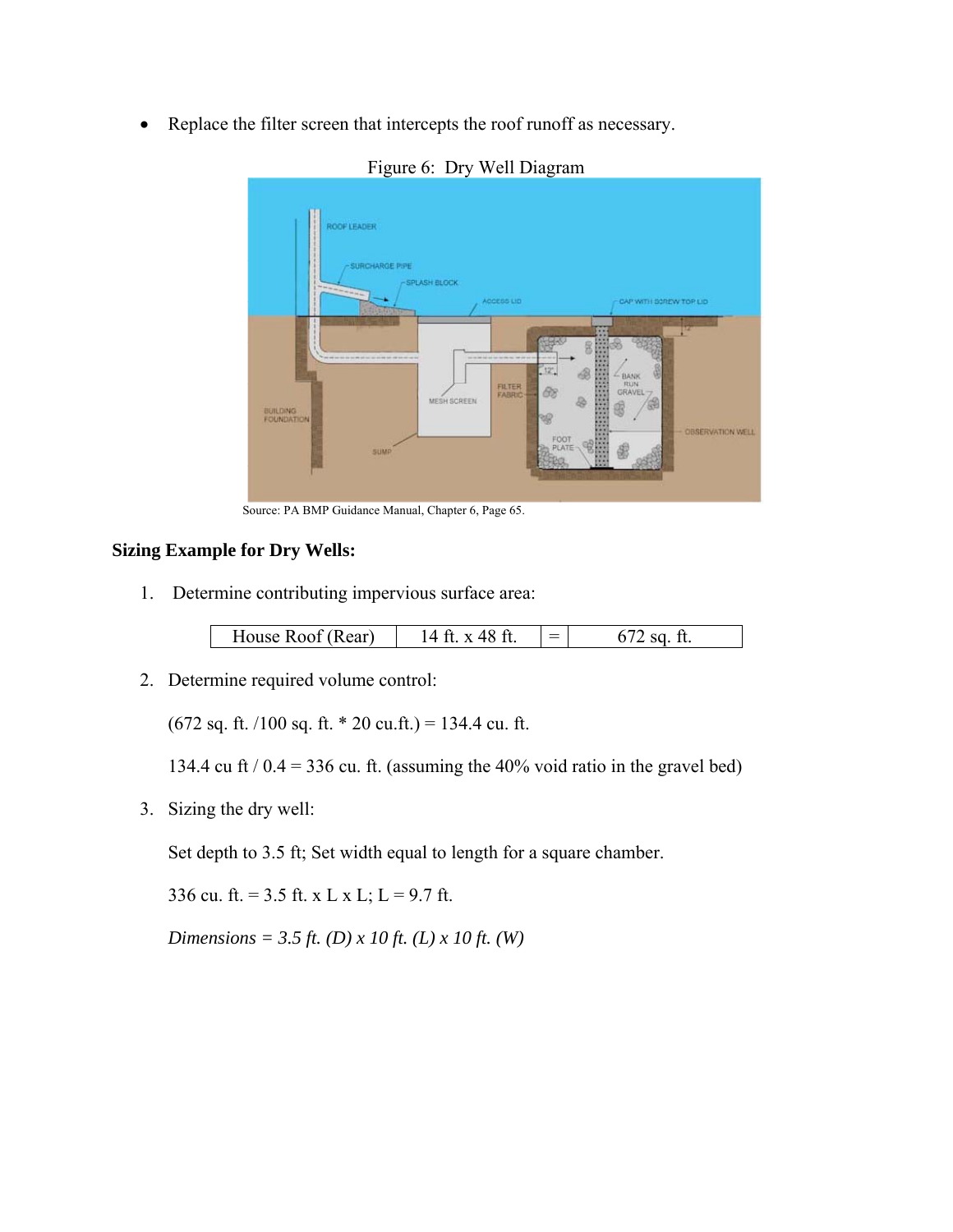#### **Non-Structural BMPs**

#### **1. Tree Plantings and Preservation**

Trees and forests reduce stormwater runoff by capturing and storing rainfall in the canopy and releasing water into the atmosphere through evapotranspiration. Tree roots and leaf litter also create soil conditions that promote the infiltration of rainwater into the soil. In addition, trees and forests reduce pollutants by taking up nutrients and other pollutants from soils and water through their root systems. A development site can reduce runoff volume by planting new trees or by preserving trees which existed on the site prior to development. The volume reduction calculations either determine the cubic feet to be directed to the area under the tree canopy for infiltration or determine a volume reduction credit which can be used to reduce the size of any one of the planned structural BMPs on the site.

Tree Considerations**:** 

- Existing trees must have at least a 4″ trunk caliper or larger.
- Existing tree canopy must be within 100 ft. of impervious surfaces.
- A tree canopy is classified as the continuous cover of branches and foliage formed by a single tree or collectively by the crowns of adjacent trees.
- New tree plantings must be at least 6 ft. in height and have a 2″ trunk caliper.
- All existing and newly planted trees must be native to Pennsylvania. See http://www.dcnr.state.pa.us/forestry/commontr/commontrees.pdf for a guide book titled *Common Trees of Pennsylvania* for a native tree list.
- When using trees as volume control BMPs, runoff from impervious areas should be directed to drain under the tree canopy.

Determining the required number of planted trees to reduce the runoff volume:

1. Determine contributing impervious surface area:

| Garage Roof (Right) | $=$ |  |
|---------------------|-----|--|

2. Calculate the required control volume:

 $(144$  sq. ft.  $/100$  sq. ft. x 20 cu.ft.) = 28.8 cu. ft.

- 3. Determine the number of tree plantings:
	- A newly planted deciduous tree can reduce runoff volume by 6 cu. ft.
	- A newly planted evergreen tree can reduce runoff volume by 10 cu. ft.

28 cu. ft./ 6 cu. ft.  $= 4.8$ , plant 5 Deciduous Trees

Determining the volume reduction for preserving existing trees:

1. Calculate approximate area of the existing tree canopy: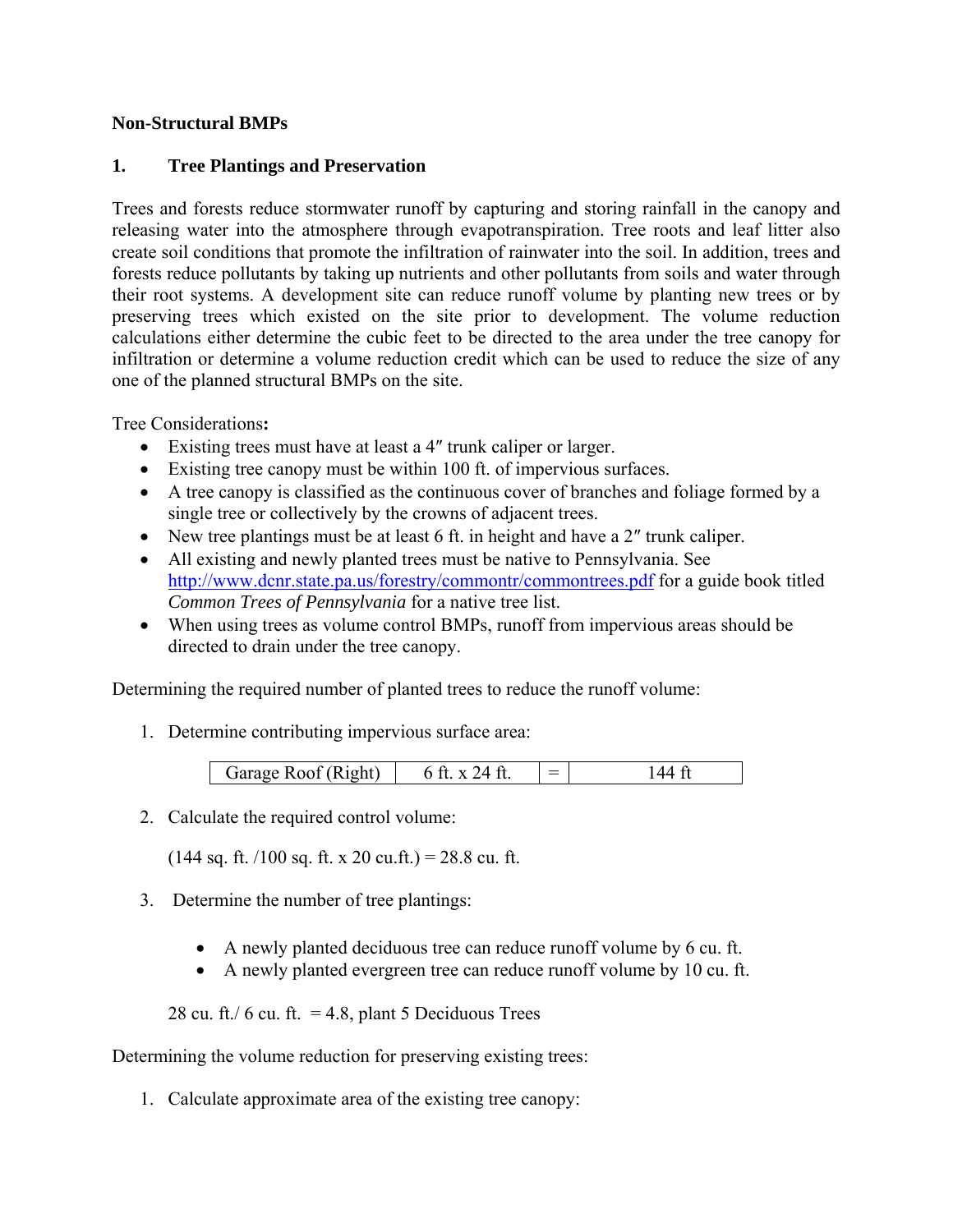$\sim$ 22 sq. ft. x  $\sim$ 23 sq. ft = 500 sq. ft.

- 2. Measure distance from impervious surface to tree canopy: 35 ft.
- 3. Calculate the volume reduction credit by preserving existing trees:
	- For Trees within 20 feet of impervious cover: Volume Reduction cu. ft. = (Existing Tree Canopy sq. ft. x 1 inch) / 12
	- For Trees beyond 20 feet but not farther than 100 feet from impervious cover: Volume Reduction cu. ft. = (Existing Tree Canopy sq. ft. x  $0.5$  inch) / 12

 $(500 \text{ sq. ft. x } 0.5 \text{ inches}) / 12 = 21 \text{ cu. ft.}$ 

This volume credit can be utilized in reducing the size of any one of the structural BMPs planned on the site. For example, the 21 cu. ft. could be subtracted from the required infiltration volume when sizing the infiltration trench;

$$
612 \text{ cu. ft} - 21 \text{ cu. ft.} = 591 \text{ cu. ft.}
$$
  
591 cu. ft. / 3 ft (Depth) = 197 / 6 ft. (Width) = 32.8 ft (Length)

Using the existing trees for a volume credit would decrease the length of the infiltration trench to 32.8 ft. instead of 34.0 ft.

## **2. Minimize Soil Compaction and Replant with Lawn or Meadow**

When soil is overly compacted during construction it can cause a drastic reduction in the permeability of the soil and rarely is the soil profile completely restored. Runoff from vegetative areas with highly compacted soils similarly resembles runoff from an impervious surface. Minimizing soil compaction and re-planting with a vegetative cover like meadow or lawn, not only increases the infiltration on the site, but also creates a friendly habitat for a variety of wildlife species.

- Area shall not be stripped of topsoil.
- Vehicle movement, storage, or equipment/material lay down shall not be permitted in areas preserved for minimum soil compaction.
- The use of soil amendments and additional topsoil is permitted.
- Meadow should be planted with native grasses. Refer to *Meadows and Prairies: Wildlife-Friendly Alternatives to Lawn* at http://pubs.cas.psu.edu/FreePubs/pdfs/UH128.pdf for reference on how to properly plant the meadow and for a list of native species.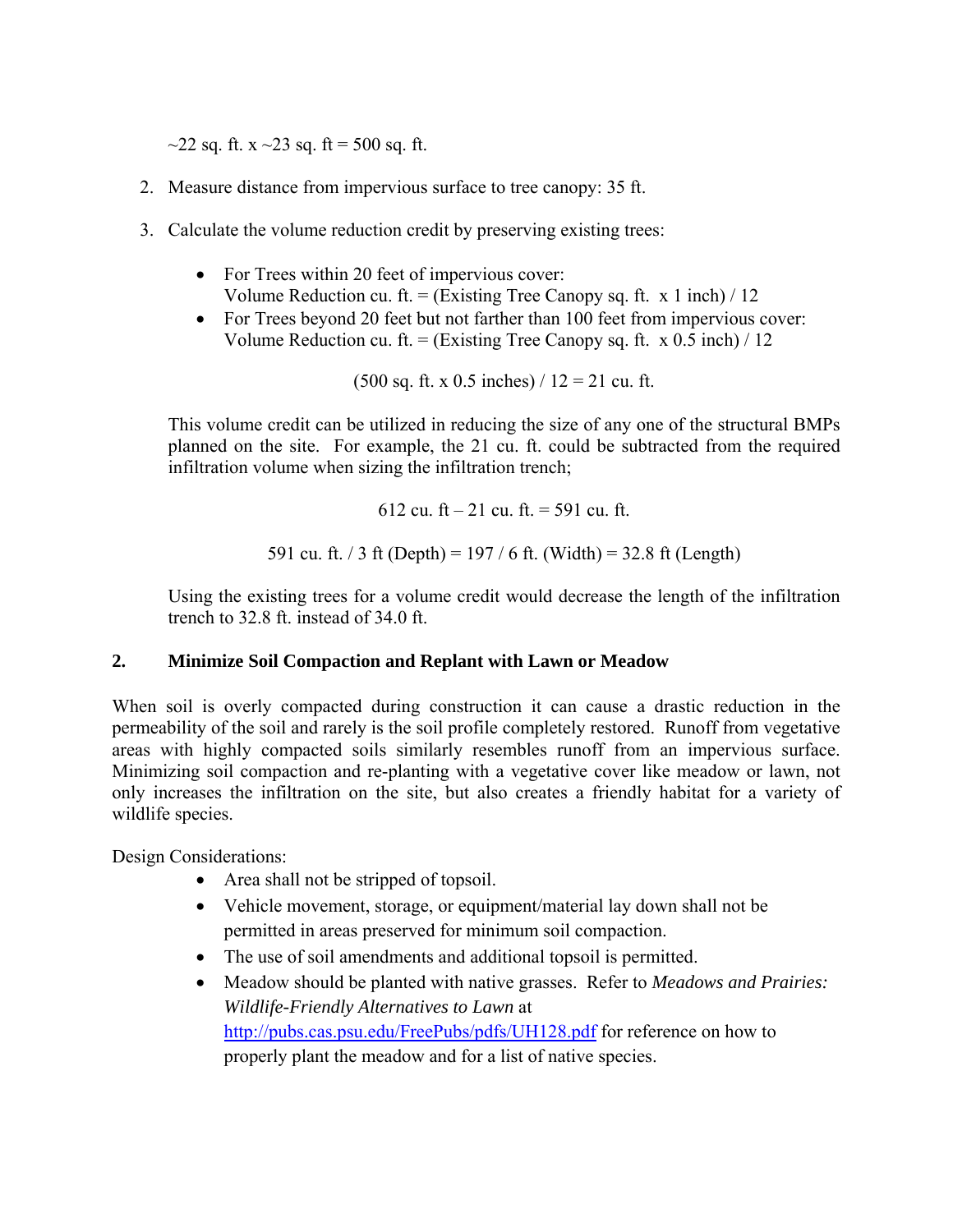Determining the volume reduction by minimizing soil compaction and planting a meadow:

1. Calculate approximate area of preserved meadow:

 $\sim$ 22 ft x  $\sim$ 23 ft = 500 sq. ft.

- 2. Calculate the volume reduction credit by minimizing the soil compaction and planting a lawn/meadow:
	- For Meadow Areas: Volume Reduction (cu. ft.) = (Area of Min. Soil Compaction (sq. ft.)  $\times$  1/3 inch of runoff) / 12

 $(500 \text{ sq. ft. x } 1/3 \text{ inch of runoff}) / 12 = 13.8 \text{ cu. ft.}$ 

• For Lawn Areas: Volume Reduction (cu. ft.) = (Area of Min. Soil Compaction (sq. ft.) x  $1/4$  inch of runoff) / 12

(500 sq. ft. x  $1/4$  inch of runoff)  $/ 12 = 10.4$  cu. ft.

This volume credit can be used to reduce the size of any one of the structural BMPs on the site. See explanation under the volume credit for preserving existing trees for details.

#### **Alternative BMP to Capture and Reuse Stormwater**

#### **Rain Barrels**

Rain barrels are large containers that collect drainage from roof leaders and temporarily store water to be released to lawns, gardens, and other landscaped areas after the rainfall has ended. Rain barrels are typically between 50 and 200 gallons in size. It is not recommended for rain barrels to be used as a volume control BMP because infiltration is not guaranteed after each storm event. For this reason, a rain barrel is not utilized in the site plan example. However, the information is included to provide an alternative for a homeowner to utilize when considering capture and reuse stormwater methods.

- Rain barrels should be directly connected to the roof gutter/spout.
- There must be a means to release the water stored between storm events to provide the necessary storage volume for the next storm.
- When calculating rain barrel size, rain barrels are typically assumed to be 25% full because they are not always emptied before the next storm.
- Use screens to filter debris and cover lids to prevent mosquitoes.
- An overflow outlet should be placed a few inches below the top with an overflow pipe to divert flow away from structures.
- It is possible to use a number of rain barrels jointly for an area.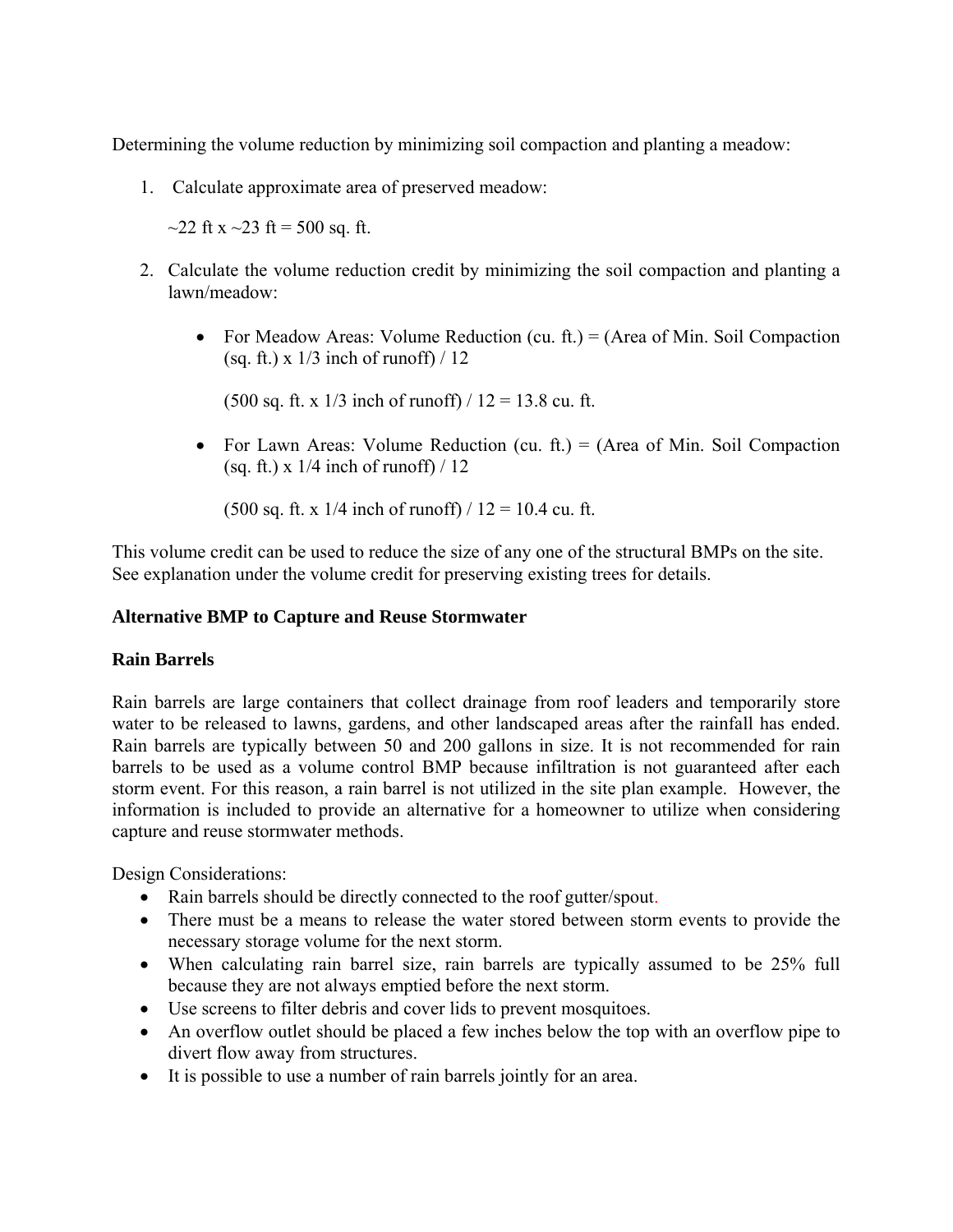Figure 2: Rain Barrel Diagram and Examples



 Sources: (top picture) http://www.citywindsor.ca/DisplayAttach.asp?AttachID=12348 (bottom picture on left) http://repurposinglife.blogspot.com/2009/05/rainwater-harvesting.html (bottom picture on right) http://www.floridata.com/tracks/transplantedgardener/Rainbarrels.cfm

# **Sizing Example for a Rain Barrel**

1. Determine contributing impervious surface area:

| $\sim$ $\sim$ $\sim$<br> oht<br>$\equiv$<br>$\sqrt{3}$ rara $9^\circ$<br>$-$ |
|------------------------------------------------------------------------------|
|------------------------------------------------------------------------------|

2. Calculate the volume to be captured and reused:

 $(144 \text{ sq. ft.}/100 \text{ sq. ft. x } 20 \text{ cu. ft.}) = 28.8 \text{ cu. ft.}$ 

3. Size the rain barrel:

1 cu. ft.  $= 7.48$  gallons